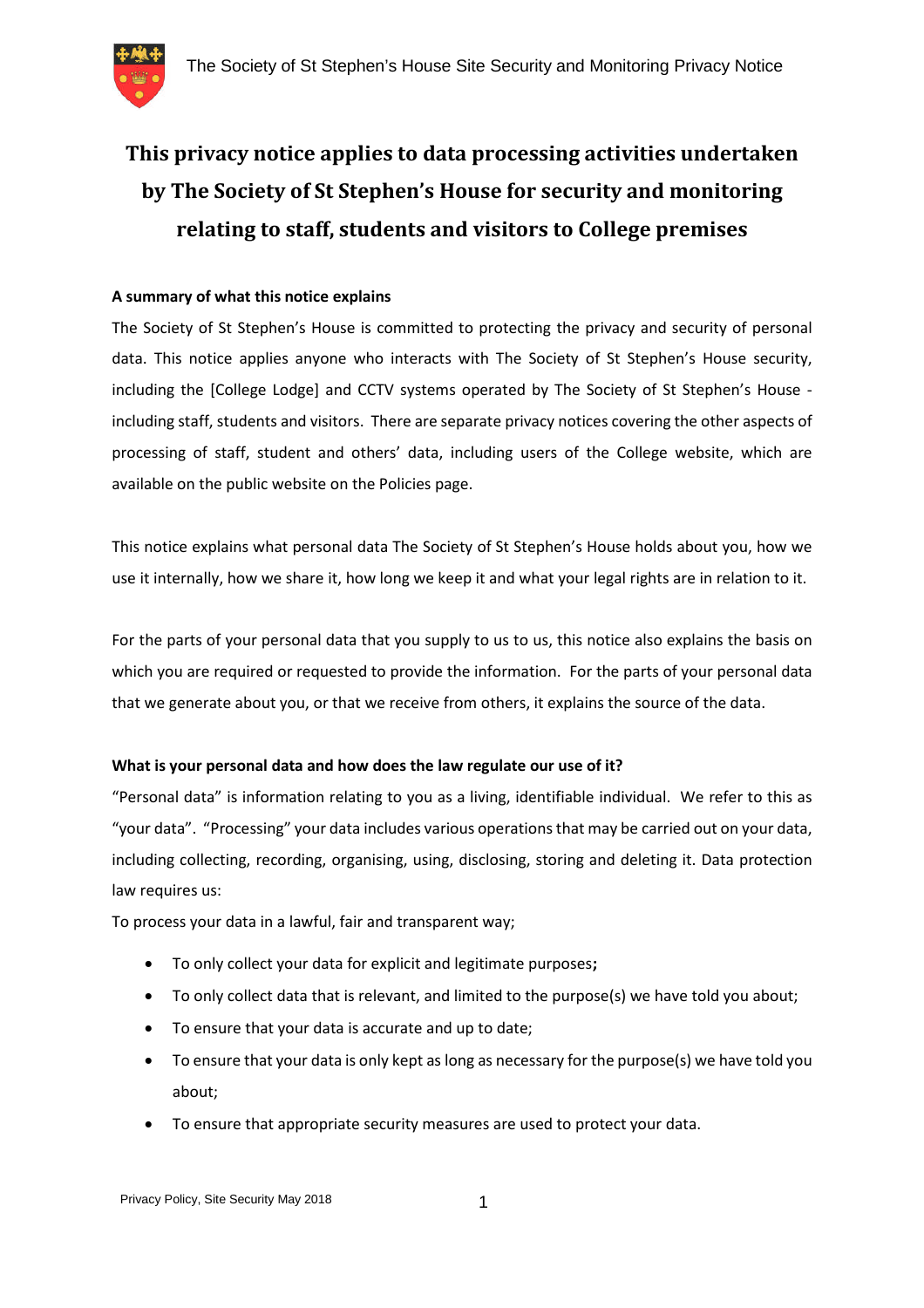# **The Society of St Stephen's House's Contact Details**

If you need to contact us about your data, please contact: dpo@ssho.ox.ac.uk

# **Data that you provide to us and the possible consequences of you not providing it**

In most cases the data you provide will be a necessary requirement of entering or living on The Society of St Stephen's House premises. If you do not provide such data you may not be able to enter The Society of St Stephen's House premises, and depending on circumstances this may become a disciplinary matter that could lead to the termination of your contract with us whether you are an employee, or a student.

## **Other sources of your data**

Apart from the data that you provide to us, we may also generate data about you, for example if you use a fob or swipe card to access premises, The Society of St Stephen's House access control system will generate a log of your attendance.

# **The lawful basis on which we process your data**

The law requires that we provide you with information about the lawful basis on which we process your personal data, and for what purposes. Most commonly, we will process your data on the following lawful grounds:

- Where it is necessary for our legitimate interests (or those of a third party) and your interests and fundamental rights do not override those interests.
- Where necessary to comply with a legal obligation;

We may also use your data, typically in an emergency, where this is necessary to protect your vital interests, or someone else's vital interests.

# *How we apply further protection in the case of "Special Categories" of personal data*

"Special categories" of particularly sensitive personal data require higher levels of protection. We need to have further justification for collecting, storing and using this type of personal data.

The Special Categories of personal data consist of data revealing:

- racial or ethnic origin;
- political opinions;
- religious or philosophical beliefs;

Privacy Policy, Site Security May 2018 2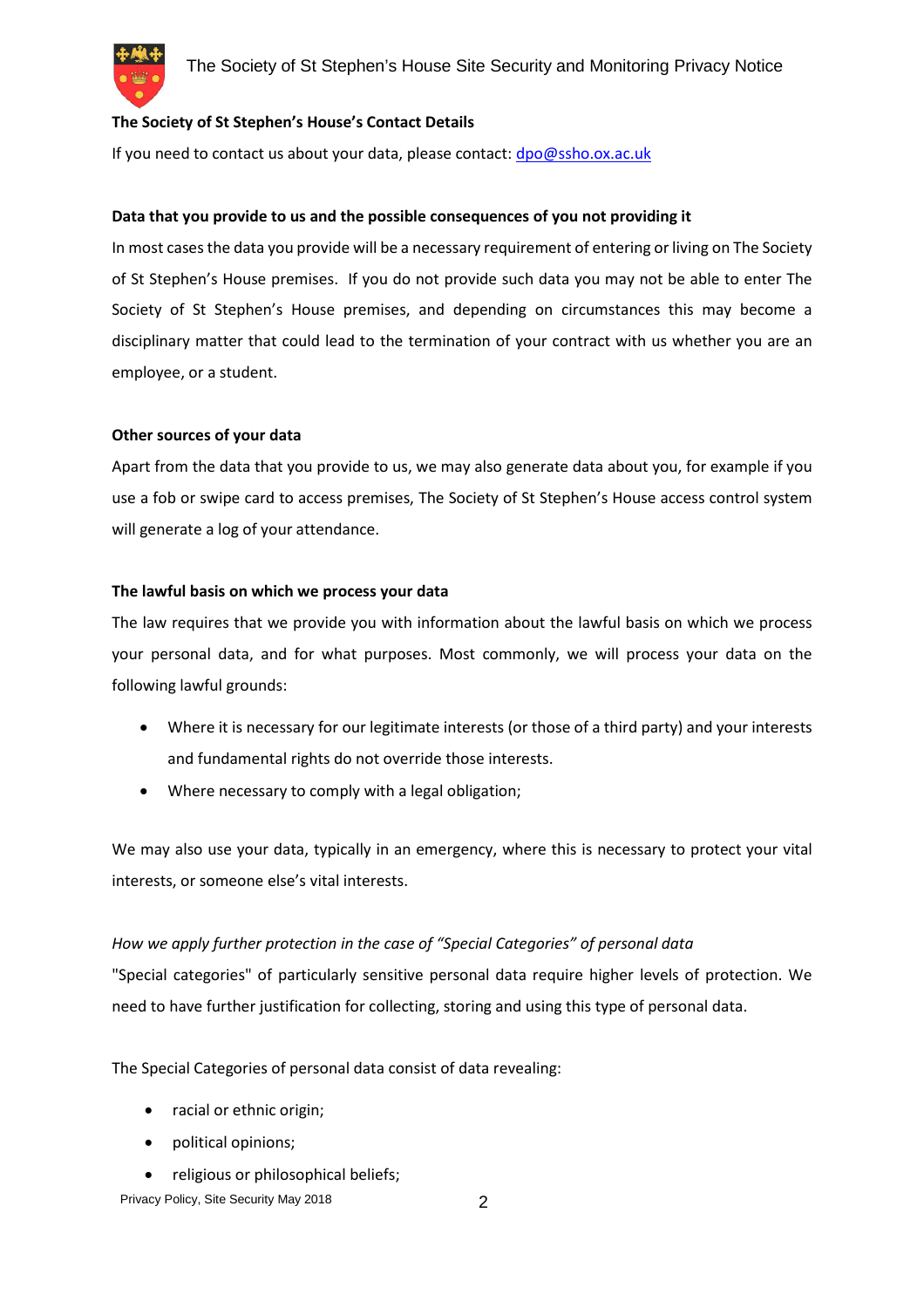

trade union membership.

They also consist of the processing of:

- genetic data;
- biometric data for the purpose of uniquely identifying someone;
- data concerning health;
- data concerning someone's sex life or sexual orientation.

We may process special categories of personal data in the following circumstances:

- With your explicit written consent; or
- Where it is necessary in the substantial public interest, in particular:
	- is necessary for the purposes of the prevention or detection of an unlawful act, must be carried out without the consent of the data subject so as not to prejudice those purposes; or
	- o for equal opportunities monitoring;
- Where the processing is necessary for archiving purposes in the public interest, or for scientific or historical research purposes, or statistical purposes, subject to further safeguards for your fundamental rights and interests specified in law.

We have in place an appropriate policy document and/or other safeguards which we are required by law to maintain when processing such data.

Less commonly, we may process this type of data where it is needed in relation to legal claims or where it is needed to protect your interests (or someone else's interests) and you are not capable of giving your consent, or where you have already made the data public.

# *Criminal convictions and allegations of criminal activity*

Further legal controls apply to data relating to criminal convictions and allegations of criminal activity. We may process such data on the same grounds as those identified for "special categories" referred to above.

# **Details of our processing activities, including our lawful basis for processing**

We have prepared a detailed table setting out the processing activities that we undertake, the source of the data, the reasons why we process it, how long we keep it and the lawful basis we rely on.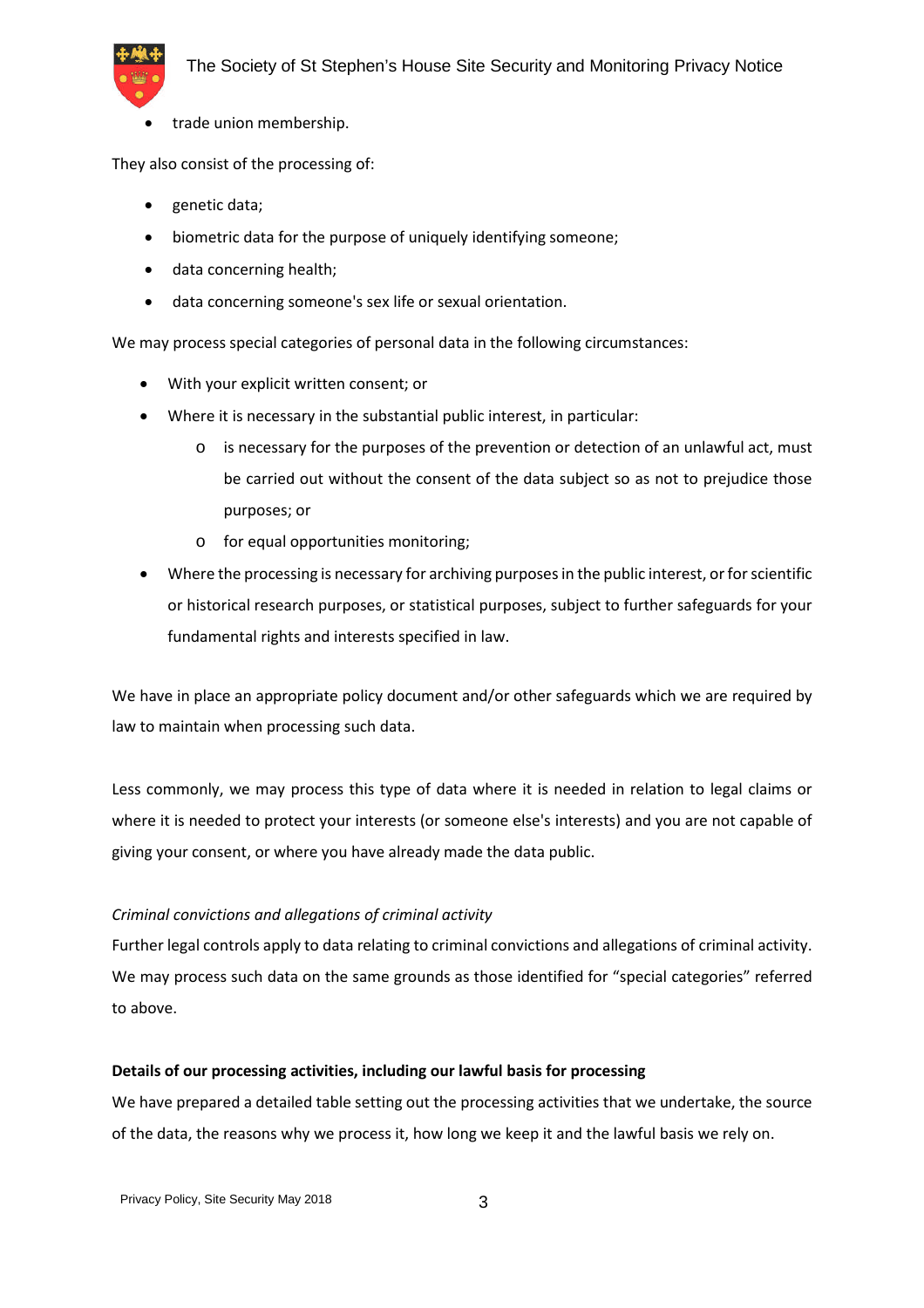

The table includes detailed information about how and why we process various categories of data, and the related lawful basis. It includes:

- CCTV monitoring that The Society of St Stephen's House undertakes to help provide safety and security on College premises, and to assist with the prevention of crime and other unlawful activity. The Society of St Stephen's House may take disciplinary action if a safety or security incident involves a breach of staff or student disciplinary policies, and/or report safety/security incidents to the police if the incident involves an apparent criminal offence. Monitoring for such purposes may only be carried out in accordance with The Society of St Stephen's House's CCTV policy which includes safeguards to ensure that individual privacy is respected appropriately. The lawful basis for such processing is that The Society of St Stephen's House has a legitimate interest in ensuring that staff comply with their legal obligations as employees.
- Movement records of staff, students and visitors to The Society of St Stephen's House premises, for example of timing of access to buildings or offices, whether through electronic access systems or manual records. The lawful basis for such processing is that the College, its members and visitors have a legitimate interest in implementing such measures to help maintain College safety and security.
- Records of requests and bookings for rooms, including records of any decisions the College makes pursuant to its obligation to take such steps as are reasonably practicable to ensure that freedom of speech within the law is secured for members, students and employees of the College and for visiting speakers. The lawful basis for such processing is that the College has a legitimate interest in making its rooms available to members of the College to enable events to be held. Where freedom of speech issues are involved, the processing is necessary for compliance with a legal obligation (namely under the Education (No 2) Act 1986).

## **How we share your data**

We will not sell your data to third parties. We will only share it with third parties if we are allowed or required to do so by law. This includes for example where we decide to report alleged criminal misconduct to the police. All our third party service providers are required to take appropriate security measures to protect your personal information in line with our policies, and are only permitted to process your personal data for specific purposes in accordance with our instructions. We do not allow our third party providers to use your personal data for their own purposes.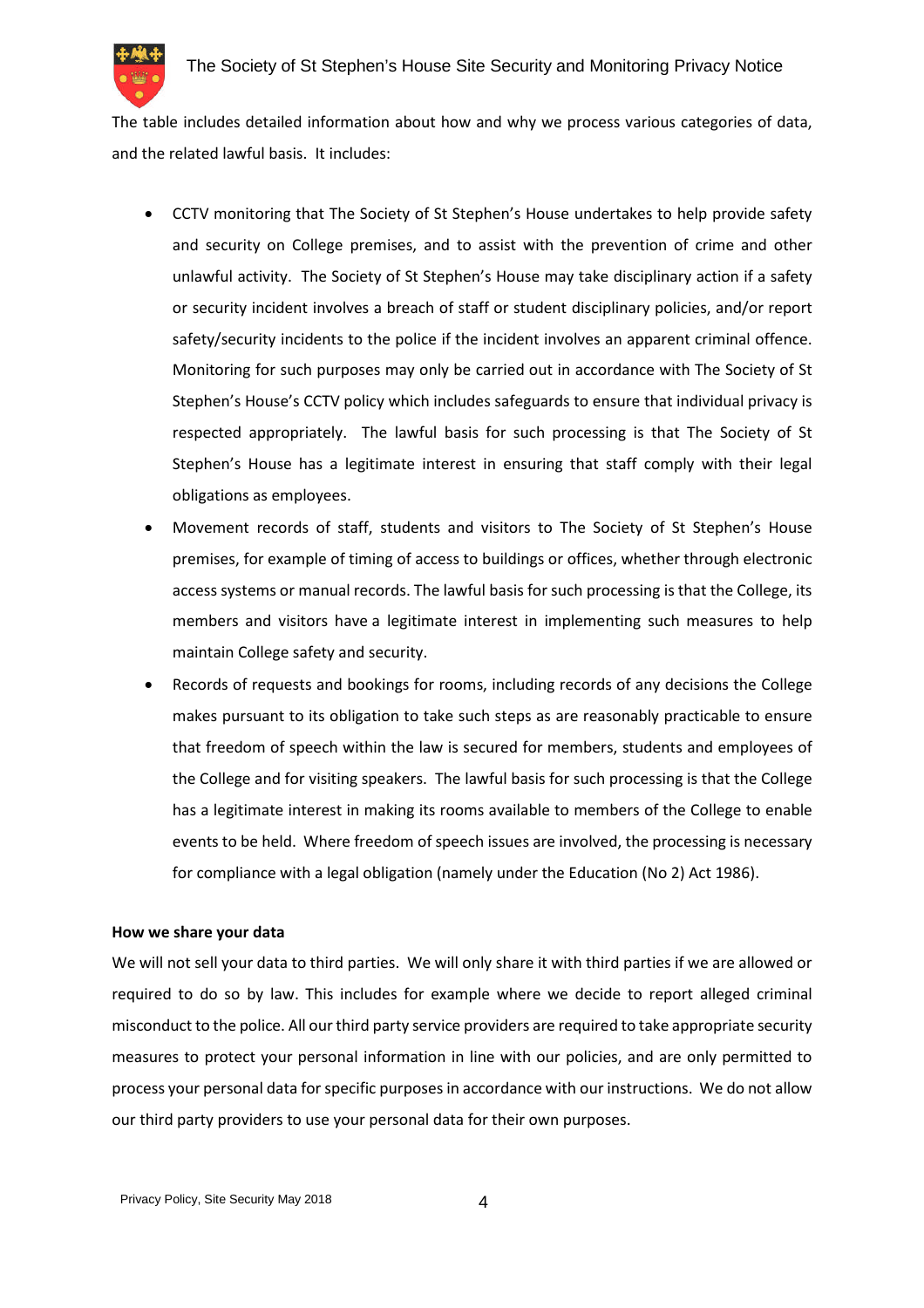

#### **Sharing your data outside the European Union**

The law provides various further safeguards where data is transferred outside of the EU. When you are resident outside the EU in a country where there is no "adequacy decision" by the European Commission, and an alternative safeguard is not available, we may still transfer data to you which is necessary for performance of your contract with us (if you are a staff member or student). Otherwise, we may transfer your data outside the European Union, but only for lawful purposes and provided either:

- There is a decision of the European Commission that the level of protection of personal data in the recipient country is adequate; or
- Appropriate safeguards are in place to ensure that your data is treated in accordance with UK data protection law, for example through the use of standard contractual clauses; or
- There is an applicable derogation in law which permits the transfer in the absence of an adequacy decision or an appropriate safeguard.

#### **Automated decision-making**

We do not envisage that any decisions will be taken about you based solely on automated means, however we will notify you in writing if this position changes.

#### **How long we keep your data**

The detailed table of processing activities explains how long we will keep your data.

Please note that we may keep anonymised statistical data indefinitely, but you cannot be identified from such data. If there are legal proceedings, a regulatory, disciplinary or criminal investigation, suspected criminal activity, or relevant requests under data protection or freedom of information legislation, it may be necessary for us to suspend the deletion of data until the proceedings, investigation or request have been fully disposed of.

## **Your legal rights over your data**

Subject to certain conditions set out in UK data protection law, you have:

- The **right to request access** to a copy of your data, as well as to be informed of various information about how your data is being used;
- The **right to have any inaccuracies in your data corrected**, which may include the right to have any incomplete data completed;
- The **right to have your personal data erased** in certain circumstances;